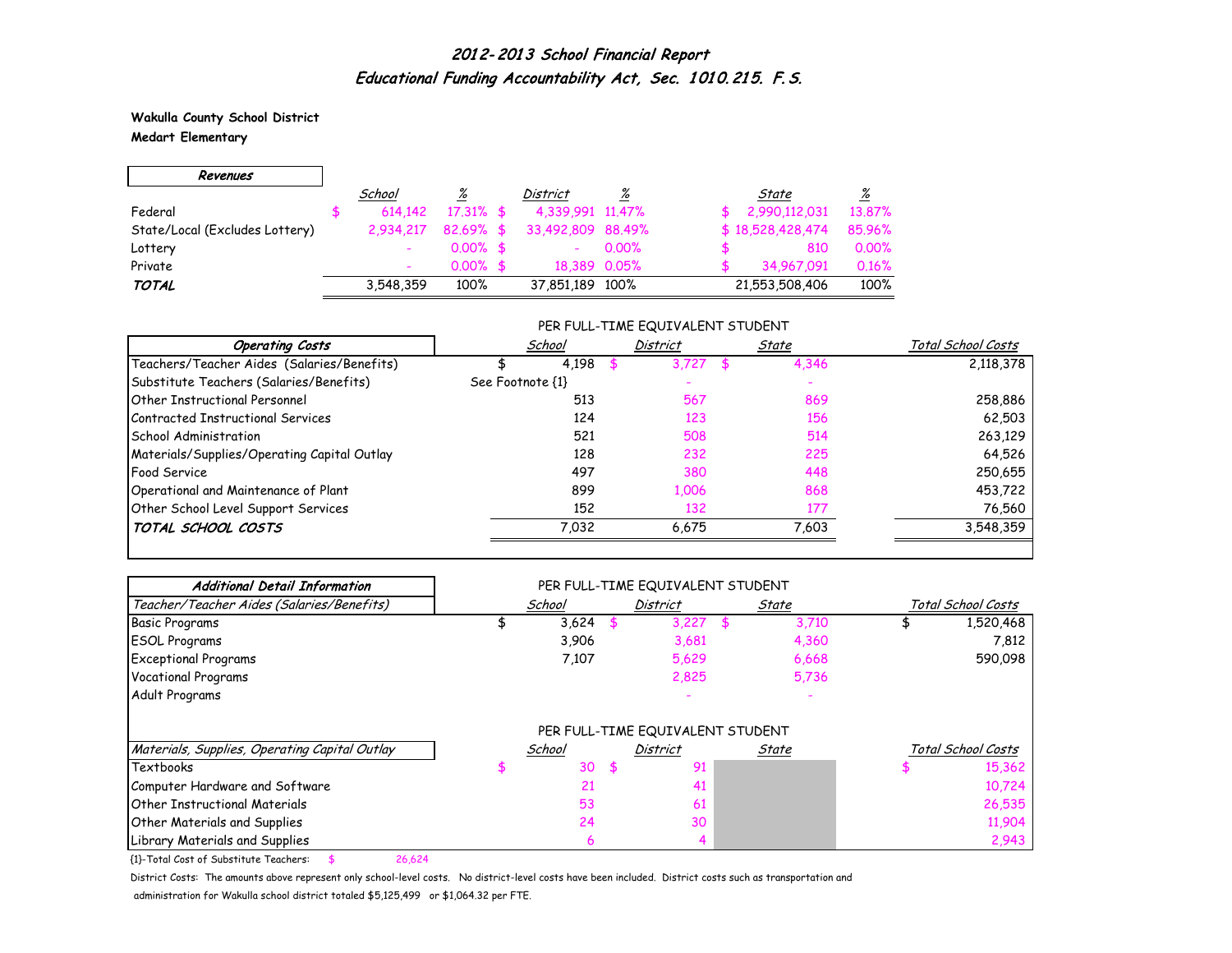**Wakulla County School District Riversprings Middle School**

 $\Gamma$ 

 $\overline{\phantom{0}}$ 

| Revenues                       |           |              |                   |              |                  |                 |
|--------------------------------|-----------|--------------|-------------------|--------------|------------------|-----------------|
|                                | School    | <u>%</u>     | District          | ℅            | State            | $\frac{\%}{\%}$ |
| Federal                        | 403.918   | $11.39\%$ \$ | 4,339,991 11,47%  |              | 2,990,112,031    | 13.87%          |
| State/Local (Excludes Lottery) | 3.141.485 | 88.61% \$    | 33,492,809 88,49% |              | \$18,528,428,474 | 85,96%          |
| Lottery                        |           | $0.00\%$ \$  |                   | $0.00\%$     | 810              | 0.00%           |
| Private                        |           | $0.00\%$ \$  |                   | 18,389 0.05% | 34,967,091       | 0.16%           |
| <b>TOTAL</b>                   | 3,545,403 | 100%         | 37,851,189 100%   |              | 21,553,508,406   | 100%            |

#### PER FULL-TIME EQUIVALENT STUDENT

| <b>Operating Costs</b>                      | School           | District | State | Total School Costs |
|---------------------------------------------|------------------|----------|-------|--------------------|
| Teachers/Teacher Aides (Salaries/Benefits)  | 3,465            | 3.727    | 4,346 | 1,926,438          |
| Substitute Teachers (Salaries/Benefits)     | See Footnote {1} |          |       |                    |
| Other Instructional Personnel               | 533              | 567      | 869   | 296,468            |
| Contracted Instructional Services           | 100              | 123      | 156   | 55,368             |
| School Administration                       | 473              | 508      | 514   | 262,812            |
| Materials/Supplies/Operating Capital Outlay | 236              | 232      | 225   | 131,301            |
| <b>Food Service</b>                         | 380              | 380      | 448   | 211,015            |
| Operational and Maintenance of Plant        | 1,049            | 1,006    | 868   | 583,449            |
| Other School Level Support Services         | 141              | 132      | 177   | 78,552             |
| TOTAL SCHOOL COSTS                          | 6,377            | 6.675    | 7,603 | 3,545,403          |

| <b>Additional Detail Information</b>          |        | PER FULL-TIME EQUIVALENT STUDENT |       |                    |
|-----------------------------------------------|--------|----------------------------------|-------|--------------------|
| Teacher/Teacher Aides (Salaries/Benefits)     | School | <b>District</b>                  | State | Total School Costs |
| Basic Programs                                | 2,993  | 3,227                            | 3,710 | 1,450,243          |
| <b>ESOL Programs</b>                          |        | 3,681                            | 4,360 |                    |
| <b>Exceptional Programs</b>                   | 6,660  | 5,629                            | 6,668 | 476,195            |
| <b>Vocational Programs</b>                    |        | 2,825                            | 5,736 |                    |
| Adult Programs                                |        |                                  |       |                    |
|                                               |        | PER FULL-TIME EQUIVALENT STUDENT |       |                    |
| Materials, Supplies, Operating Capital Outlay | School | <b>District</b>                  | State | Total School Costs |
| Textbooks                                     | 118    | \$<br>91                         |       | 65,801             |
| Computer Hardware and Software                | 23     | 41                               |       | 12,727             |
| <b>Other Instructional Materials</b>          | 74     | 61                               |       | 40,869             |
| Other Materials and Supplies                  | 21     | 30                               |       | 11,904             |
| Library Materials and Supplies                |        |                                  |       |                    |

{1}-Total Cost of Substitute Teachers: \$ 21,965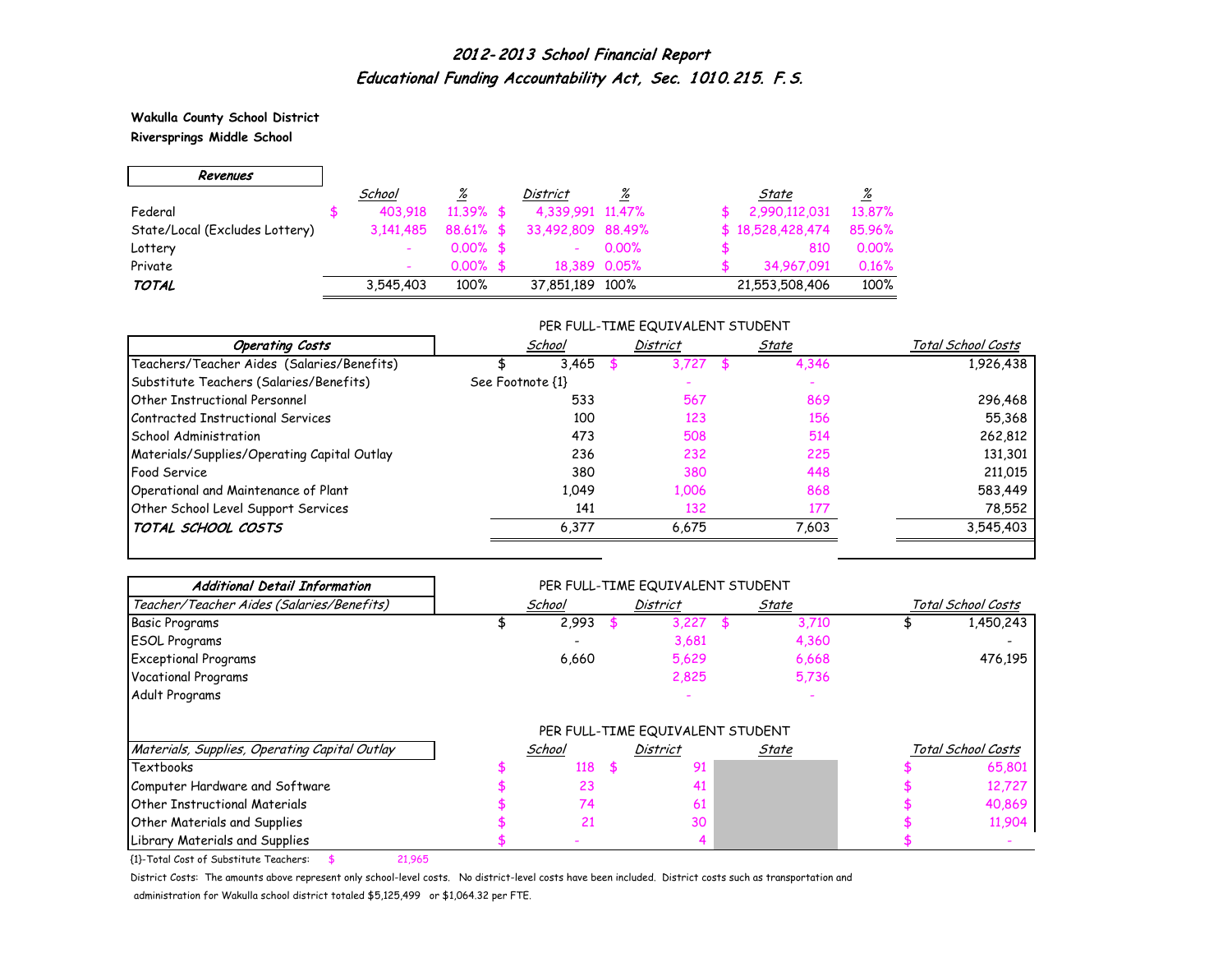**Wakulla County School District Second Chance School**

 $\overline{\phantom{0}}$ 

 $\Gamma$ 

| Revenues                       |         |             |                   |          |                  |          |
|--------------------------------|---------|-------------|-------------------|----------|------------------|----------|
|                                | School  | <u>%</u>    | District          | %        | State            | <u>%</u> |
| Federal                        | 17.545  | $3.31\%$ \$ | 4,339,991 11,47%  |          | 2,990,112,031    | 13,87%   |
| State/Local (Excludes Lottery) | 513,271 | $96.69%$ \$ | 33,492,809 88,49% |          | \$18,528,428,474 | 85.96%   |
| Lottery                        |         | $0.00\%$ \$ |                   | $0.00\%$ | 810              | 0.00%    |
| Private                        |         | $0.00\%$ \$ | 18,389 0.05%      |          | 34,967,091       | 0.16%    |
| <b>TOTAL</b>                   | 530.816 | 100%        | 37,851,189 100%   |          | 21,553,508,406   | 100%     |

#### PER FULL-TIME EQUIVALENT STUDENT

| School           | District | State | Total School Costs |
|------------------|----------|-------|--------------------|
| 9.924            | 3.727    | 4,346 | 285.726            |
| See Footnote {1} |          |       |                    |
| 721              | 567      | 869   | 61,759             |
| 147              | 123      | 156   | 3.902              |
| 2,430            | 508      | 514   | 63,376             |
| 550              | 232      | 225   | 18,253             |
| 325              | 380      | 448   | 13,656             |
| 2,256            | 1,006    | 868   | 77,769             |
| 219              | 132      | 177   | 6,375              |
| 16,572           | 6.675    | 7,603 | 530,816            |
|                  |          |       |                    |

| <b>Additional Detail Information</b>          |        |   | PER FULL-TIME EQUIVALENT STUDENT                    |       |       |                    |
|-----------------------------------------------|--------|---|-----------------------------------------------------|-------|-------|--------------------|
| Teacher/Teacher Aides (Salaries/Benefits)     | School |   | <b>District</b>                                     | State |       | Total School Costs |
| <b>Basic Programs</b>                         | 8,891  |   | 3,227                                               |       | 3,710 | 190,906            |
| <b>ESOL Programs</b>                          |        |   | 3,681                                               |       | 4,360 |                    |
| <b>Exceptional Programs</b>                   | 12,599 |   | 5,629                                               |       | 6,668 | 94,269             |
| <b>Vocational Programs</b>                    |        |   | 2,825                                               |       | 5,736 | 551                |
| Adult Programs                                |        |   |                                                     |       |       |                    |
| Materials, Supplies, Operating Capital Outlay |        |   | PER FULL-TIME EQUIVALENT STUDENT<br><b>District</b> |       |       | Total School Costs |
|                                               | School |   |                                                     | State |       |                    |
| Textbooks                                     | 378    | 5 | 91                                                  |       |       | 12,107             |
| Computer Hardware and Software                |        |   | 41                                                  |       |       | 100                |
| <b>Other Instructional Materials</b>          | 96     |   | 61                                                  |       |       | 3,065              |
| Other Materials and Supplies                  | 93     |   | 30                                                  |       |       | 2,981              |
| Library Materials and Supplies                |        |   |                                                     |       |       |                    |

{1}-Total Cost of Substitute Teachers: \$ 1,068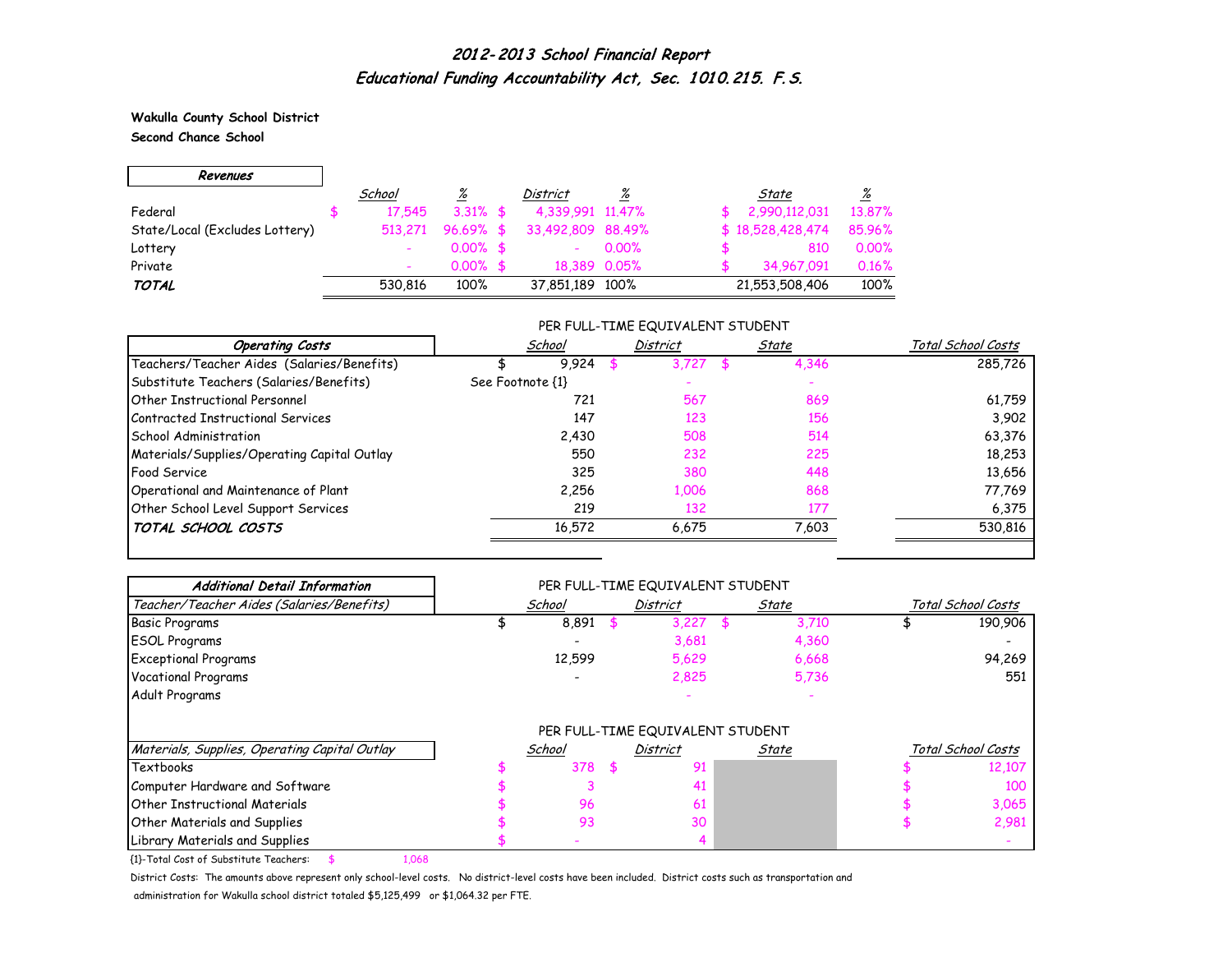**Wakulla County School District**

 $\overline{\phantom{0}}$ 

### **Crawfordville Elementary**

 $\blacksquare$ 

| Revenues                       |           |              |                          |                 |                     |                 |
|--------------------------------|-----------|--------------|--------------------------|-----------------|---------------------|-----------------|
|                                | School    | %            | <b>District</b>          | $\frac{\%}{\%}$ | State               | $\frac{\%}{\%}$ |
| Federal                        | 610.197   | $16.66\%$ \$ | 4,339,991 11,47%         |                 | 2,990,112,031<br>\$ | 13.87%          |
| State/Local (Excludes Lottery) | 3,051,569 | $83.34\%$ \$ | 33,492,809 88,49%        |                 | \$18,528,428,474    | 85.96%          |
| Lottery                        | ۰         | $0.00\%$ \$  | $\overline{\phantom{0}}$ | 0.00%           | 810                 | 0.00%           |
| Private                        | ۰         | $0.00\%$ \$  |                          | 18,389 0.05%    | 34,967,091          | 0.16%           |
| <b>TOTAL</b>                   | 3,661,766 | 100%         | 37,851,189 100%          |                 | 21,553,508,406      | 100%            |

### PER FULL-TIME EQUIVALENT STUDENT

| <b>Operating Costs</b>                      | School           | District | State | Total School Costs |
|---------------------------------------------|------------------|----------|-------|--------------------|
| Teachers/Teacher Aides (Salaries/Benefits)  | 3.857            | 3.727    | 4,346 | 2,171,419          |
| Substitute Teachers (Salaries/Benefits)     | See Footnote {1} |          |       |                    |
| Other Instructional Personnel               | 486              | 567      | 869   | 273,792            |
| Contracted Instructional Services           | 127              | 123      | 156   | 71,541             |
| School Administration                       | 536              | 508      | 514   | 301,570            |
| Materials/Supplies/Operating Capital Outlay | 146              | 232      | 225   | 82,315             |
| <b>Food Service</b>                         | 403              | 380      | 448   | 226,915            |
| Operational and Maintenance of Plant        | 845              | 1,006    | 868   | 475,536            |
| Other School Level Support Services         | 104              | 132      | 177   | 58,678             |
| TOTAL SCHOOL COSTS                          | 6,504            | 6,675    | 7,603 | 3,661,766          |

| <b>Additional Detail Information</b>          |        | PER FULL-TIME EQUIVALENT STUDENT |       |                    |
|-----------------------------------------------|--------|----------------------------------|-------|--------------------|
| Teacher/Teacher Aides (Salaries/Benefits)     | School | <b>District</b>                  | State | Total School Costs |
| <b>Basic Programs</b>                         | 3,242  | 3,227                            | 3,710 | 1,544,964          |
| <b>ESOL Programs</b>                          | 3,245  | 3,681                            | 4,360 | 3,245              |
| <b>Exceptional Programs</b>                   | 7,289  | 5,629                            | 6,668 | 623,210            |
| <b>Vocational Programs</b>                    |        | 2,825                            | 5,736 |                    |
| Adult Programs                                |        |                                  |       |                    |
|                                               |        | PER FULL-TIME EQUIVALENT STUDENT |       |                    |
| Materials, Supplies, Operating Capital Outlay | School | <b>District</b>                  | State | Total School Costs |
| Textbooks                                     | 26     | \$<br>91                         |       | 14,899             |
| Computer Hardware and Software                | 39     |                                  |       | 22,090             |
| <b>Other Instructional Materials</b>          | 49     | 61                               |       | 27,537             |
| <b>Other Materials and Supplies</b>           | 32     | 30                               |       | 17,789             |
| Library Materials and Supplies                |        |                                  |       | 1,718              |

{1}-Total Cost of Substitute Teachers: \$ 3,666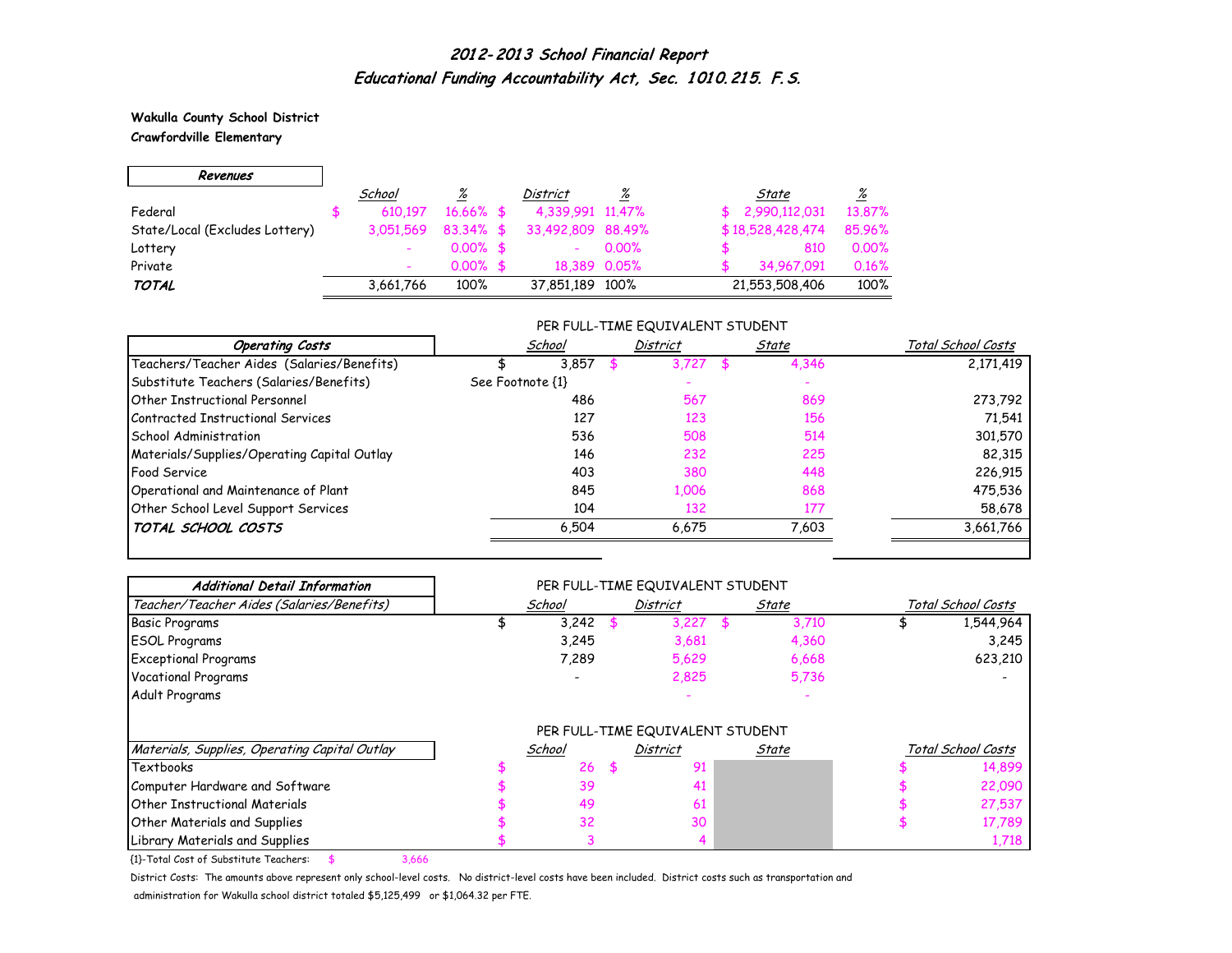**Wakulla County School District Wakulla High School**

 $\overline{\phantom{0}}$ 

 $\Gamma$ 

| Revenues                       |           |             |                   |          |                  |                 |
|--------------------------------|-----------|-------------|-------------------|----------|------------------|-----------------|
|                                | School    | <u>%</u>    | District          | %        | State            | $\frac{\%}{\%}$ |
| Federal                        | 761.765   | $9.93\%$ \$ | 4,339,991 11,47%  |          | 2,990,112,031    | 13.87%          |
| State/Local (Excludes Lottery) | 6.913.041 | $90.07%$ \$ | 33,492,809 88,49% |          | \$18,528,428,474 | 85.96%          |
| Lottery                        |           | $0.00\%$ \$ |                   | $0.00\%$ | 810              | 0.00%           |
| Private                        | 319       | $0.00\%$ \$ | 18.389 0.05%      |          | 34.967.091       | 0.16%           |
| <b>TOTAL</b>                   | 7,675,125 | 100%        | 37,851,189 100%   |          | 21,553,508,406   | 100%            |

#### PER FULL-TIME EQUIVALENT STUDENT

| <b>Operating Costs</b>                      | School           | <b>District</b> | State | Total School Costs |
|---------------------------------------------|------------------|-----------------|-------|--------------------|
| Teachers/Teacher Aides (Salaries/Benefits)  | 3,357            | 3.727           | 4,346 | 4,037,289          |
| Substitute Teachers (Salaries/Benefits)     | See Footnote {1} |                 |       |                    |
| Other Instructional Personnel               | 697              | 567             | 869   | 837,974            |
| Contracted Instructional Services           | 127              | 123             | 156   | 153,182            |
| School Administration                       | 335              | 508             | 514   | 402,686            |
| Materials/Supplies/Operating Capital Outlay | 384              | 232             | 225   | 461,995            |
| <b>Food Service</b>                         | 290              | 380             | 448   | 348,739            |
| Operational and Maintenance of Plant        | 1.067            | 1,006           | 868   | 1,283,665          |
| Other School Level Support Services         | 124              | 132             | 177   | 149,595            |
| TOTAL SCHOOL COSTS                          | 6,381            | 6.675           | 7,603 | 7,675,125          |

| <b>Additional Detail Information</b>          |        | PER FULL-TIME EQUIVALENT STUDENT |       |                    |
|-----------------------------------------------|--------|----------------------------------|-------|--------------------|
| Teacher/Teacher Aides (Salaries/Benefits)     | School | <b>District</b>                  | State | Total School Costs |
| <b>Basic Programs</b>                         | 2,957  | 3,227                            | 3,710 | 2,580,087          |
| <b>ESOL Programs</b>                          |        | 3,681                            | 4,360 |                    |
| <b>Exceptional Programs</b>                   | 5,254  | 5,629                            | 6,668 | 1,133,786          |
| <b>Vocational Programs</b>                    | 2,825  | 2,825                            | 5,736 | 323,416            |
| Adult Programs                                |        |                                  |       |                    |
|                                               |        | PER FULL-TIME EQUIVALENT STUDENT |       |                    |
| Materials, Supplies, Operating Capital Outlay | School | <b>District</b>                  | State | Total School Costs |
| Textbooks                                     | 183    | \$<br>91                         |       | 219,697            |
| Computer Hardware and Software                | 76     | 41                               |       | 90,875             |
| Other Instructional Materials                 | 94     | 61                               |       | 112,610            |
| Other Materials and Supplies                  | 32     | 30                               |       | 38,813             |
| Library Materials and Supplies                | 4      |                                  |       | 4,864              |

{1}-Total Cost of Substitute Teachers: \$ 38,545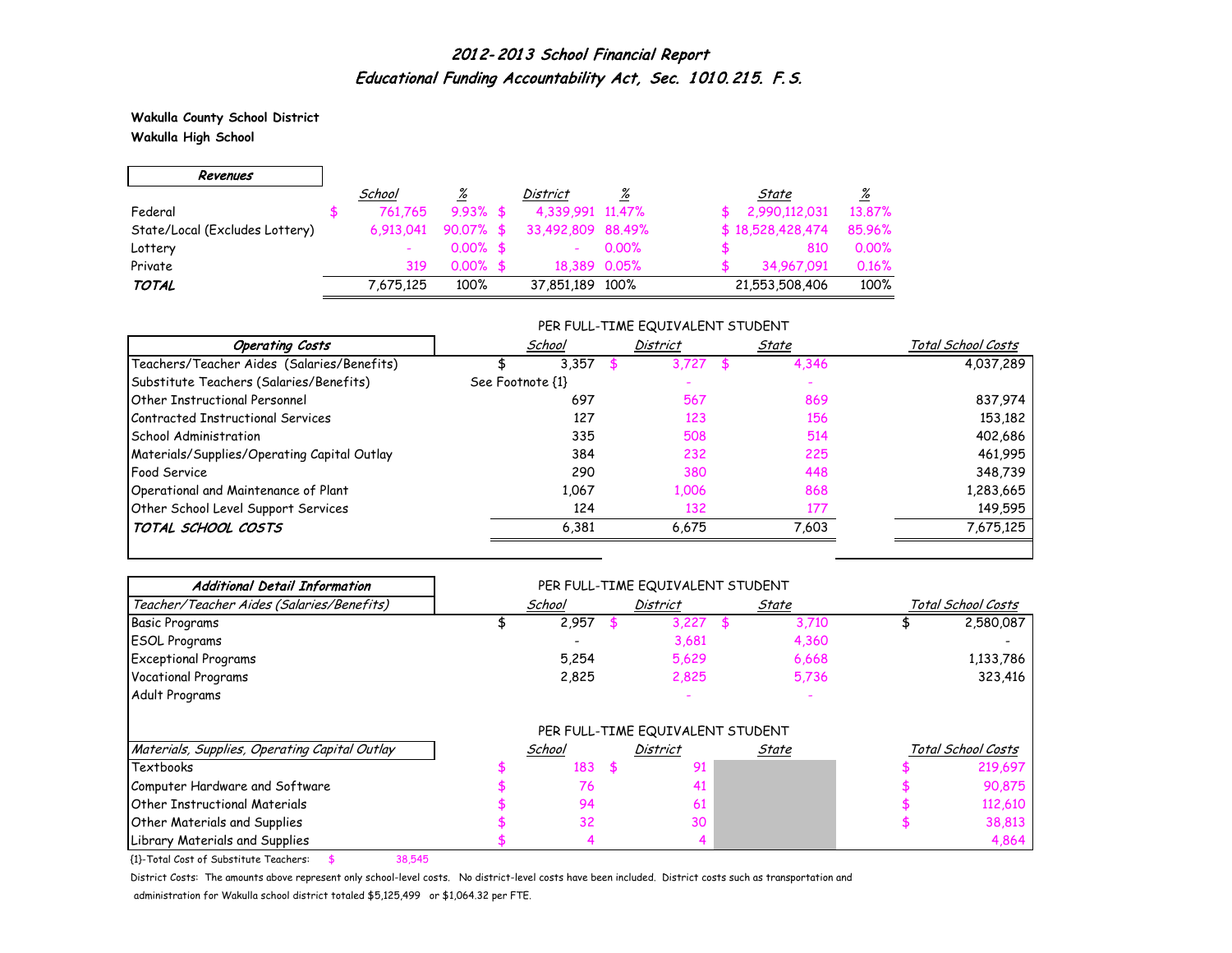**Wakulla County School District Wakulla Middle School**

 $\Gamma$ 

| Revenues                       |           |              |                   |          |                  |        |
|--------------------------------|-----------|--------------|-------------------|----------|------------------|--------|
|                                | School    | %            | District          | %        | State            | %      |
| Federal                        | 321.557   | $8.68\%$ \$  | 4,339,991 11,47%  |          | 2,990,112,031    | 13.87% |
| State/Local (Excludes Lottery) | 3,381,756 | $91.32\%$ \$ | 33,492,809 88,49% |          | \$18,528,428,474 | 85.96% |
| Lottery                        |           | $0.00\%$ \$  |                   | $0.00\%$ | 810              | 0.00%  |
| Private                        |           | $0.00\%$ \$  | 18.389 0.05%      |          | 34,967,091       | 0.16%  |
| <b>TOTAL</b>                   | 3,703,313 | 100%         | 37,851,189 100%   |          | 21,553,508,406   | 100%   |

#### PER FULL-TIME EQUIVALENT STUDENT

| <b>Operating Costs</b>                      | School           | <b>District</b> | State | Total School Costs |
|---------------------------------------------|------------------|-----------------|-------|--------------------|
| Teachers/Teacher Aides (Salaries/Benefits)  | 3,393            | 3.727           | 4,346 | 2,007,267          |
| Substitute Teachers (Salaries/Benefits)     | See Footnote {1} |                 |       |                    |
| <b>Other Instructional Personnel</b>        | 470              | 567             | 869   | 278,216            |
| Contracted Instructional Services           | 68               | 123             | 156   | 40,256             |
| School Administration                       | 519              | 508             | 514   | 307,168            |
| Materials/Supplies/Operating Capital Outlay | 211              | 232             | 225   | 124,791            |
| <b>Food Service</b>                         | 321              | 380             | 448   | 190,046            |
| Operational and Maintenance of Plant        | 1,154            | 1,006           | 868   | 682,945            |
| Other School Level Support Services         | 123              | 132             | 177   | 72,624             |
| TOTAL SCHOOL COSTS                          | 6,259            | 6.675           | 7,603 | 3,703,313          |

| <b>Additional Detail Information</b>          |        | PER FULL-TIME EQUIVALENT STUDENT |       |                    |
|-----------------------------------------------|--------|----------------------------------|-------|--------------------|
| Teacher/Teacher Aides (Salaries/Benefits)     | School | <b>District</b>                  | State | Total School Costs |
| <b>Basic Programs</b>                         | 3,172  | 3,227                            | 3,710 | 1,616,387          |
| <b>ESOL Programs</b>                          | 3,662  | 3,681                            | 4,360 | 2,417              |
| <b>Exceptional Programs</b>                   | 4,766  | 5,629                            | 6,668 | 388,463            |
| <b>Vocational Programs</b>                    |        | 2,825                            | 5,736 |                    |
| Adult Programs                                |        |                                  |       |                    |
|                                               |        | PER FULL-TIME EQUIVALENT STUDENT |       |                    |
| Materials, Supplies, Operating Capital Outlay | School | District                         | State | Total School Costs |
| Textbooks                                     | 105    | \$<br>91                         |       | 62,388             |
| Computer Hardware and Software                | 32     |                                  |       | 18,750             |
| <b>Other Instructional Materials</b>          | 39     | 61                               |       | 23,066             |
| Other Materials and Supplies                  | 35     | 30                               |       | 20,587             |
| Library Materials and Supplies                | 6      |                                  |       | 3,344              |

{1}-Total Cost of Substitute Teachers: \$ 15,438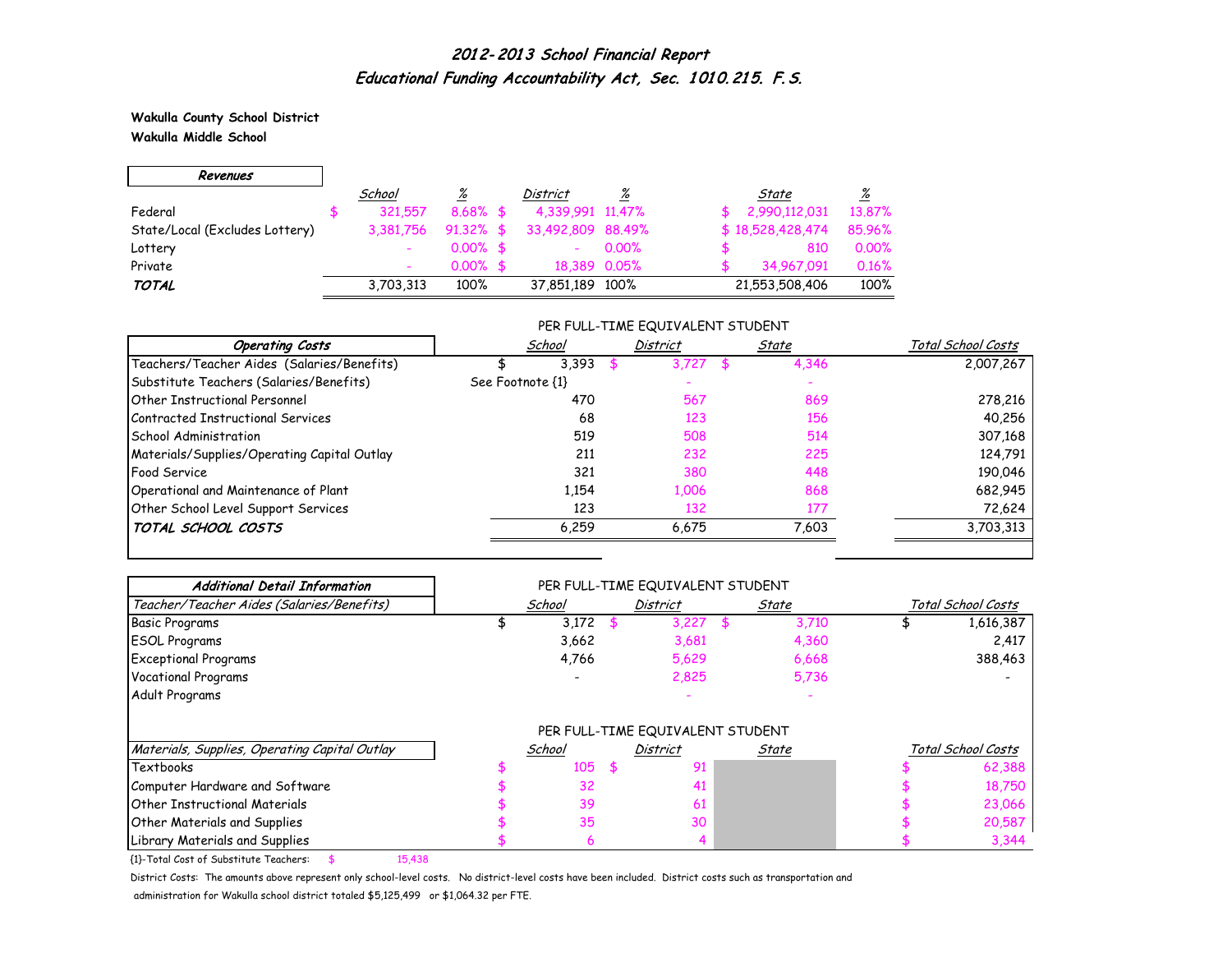**Wakulla County School District**

 $\overline{\phantom{0}}$ 

**Shadeville Elementary**

 $\Gamma$ 

| Revenues                       |           |              |                   |                 |                  |                          |
|--------------------------------|-----------|--------------|-------------------|-----------------|------------------|--------------------------|
|                                | School    | <u>%</u>     | District          | $\frac{\%}{\%}$ | State            | $\frac{\%}{\frac{1}{2}}$ |
| Federal                        | 699.535   | $16.96\%$ \$ | 4,339,991 11,47%  |                 | 2,990,112,031    | 13.87%                   |
| State/Local (Excludes Lottery) | 3,425,985 | $83.04\%$ \$ | 33,492,809 88,49% |                 | \$18,528,428,474 | 85.96%                   |
| Lottery                        |           | $0.00\%$ \$  |                   | $0.00\%$        | 810              | 0.00%                    |
| Private                        |           | $0.00\%$ \$  | 18.389 0.05%      |                 | 34,967,091       | 0.16%                    |
| <b>TOTAL</b>                   | 4,125,520 | 100%         | 37,851,189 100%   |                 | 21,553,508,406   | 100%                     |

### PER FULL-TIME EQUIVALENT STUDENT

| <b>Operating Costs</b>                      | School           | <b>District</b> | State | Total School Costs |
|---------------------------------------------|------------------|-----------------|-------|--------------------|
| Teachers/Teacher Aides (Salaries/Benefits)  | 3.977            | 3.727           | 4,346 | 2,444,162          |
| Substitute Teachers (Salaries/Benefits)     | See Footnote {1} |                 |       |                    |
| Other Instructional Personnel               | 512              | 567             | 869   | 314,878            |
| Contracted Instructional Services           | 115              | 123             | 156   | 70,921             |
| School Administration                       | 574              | 508             | 514   | 352,727            |
| Materials/Supplies/Operating Capital Outlay | 180              | 232             | 225   | 110,766            |
| <b>Food Service</b>                         | 405              | 380             | 448   | 249,099            |
| Operational and Maintenance of Plant        | 822              | 1,006           | 868   | 505,203            |
| Other School Level Support Services         | 127              | 132             | 177   | 77,764             |
| TOTAL SCHOOL COSTS                          | 6,712            | 6.675           | 7,603 | 4,125,520          |

| <b>Additional Detail Information</b>          |        | PER FULL-TIME EQUIVALENT STUDENT |       |                    |
|-----------------------------------------------|--------|----------------------------------|-------|--------------------|
| Teacher/Teacher Aides (Salaries/Benefits)     | School | <b>District</b>                  | State | Total School Costs |
| Basic Programs                                | 3,489  | 3,227                            | 3,710 | 1,810,602          |
| <b>ESOL Programs</b>                          |        | 3,681                            | 4,360 |                    |
| <b>Exceptional Programs</b>                   | 6,634  | 5,629                            | 6,668 | 633,560            |
| <b>Vocational Programs</b>                    |        | 2,825                            | 5,736 |                    |
| Adult Programs                                |        |                                  |       |                    |
|                                               |        | PER FULL-TIME EQUIVALENT STUDENT |       |                    |
| Materials, Supplies, Operating Capital Outlay | School | <b>District</b>                  | State | Total School Costs |
| <b>Textbooks</b>                              | 54     | \$<br>91                         |       | 33,251             |
| Computer Hardware and Software                | 66     | 41                               |       | 40,472             |
| <b>Other Instructional Materials</b>          | 40     | 61                               |       | 24,655             |
| Other Materials and Supplies                  | 20     | 30                               |       | 12,388             |
| Library Materials and Supplies                |        |                                  |       | 3,182              |

{1}-Total Cost of Substitute Teachers: \$ 16,867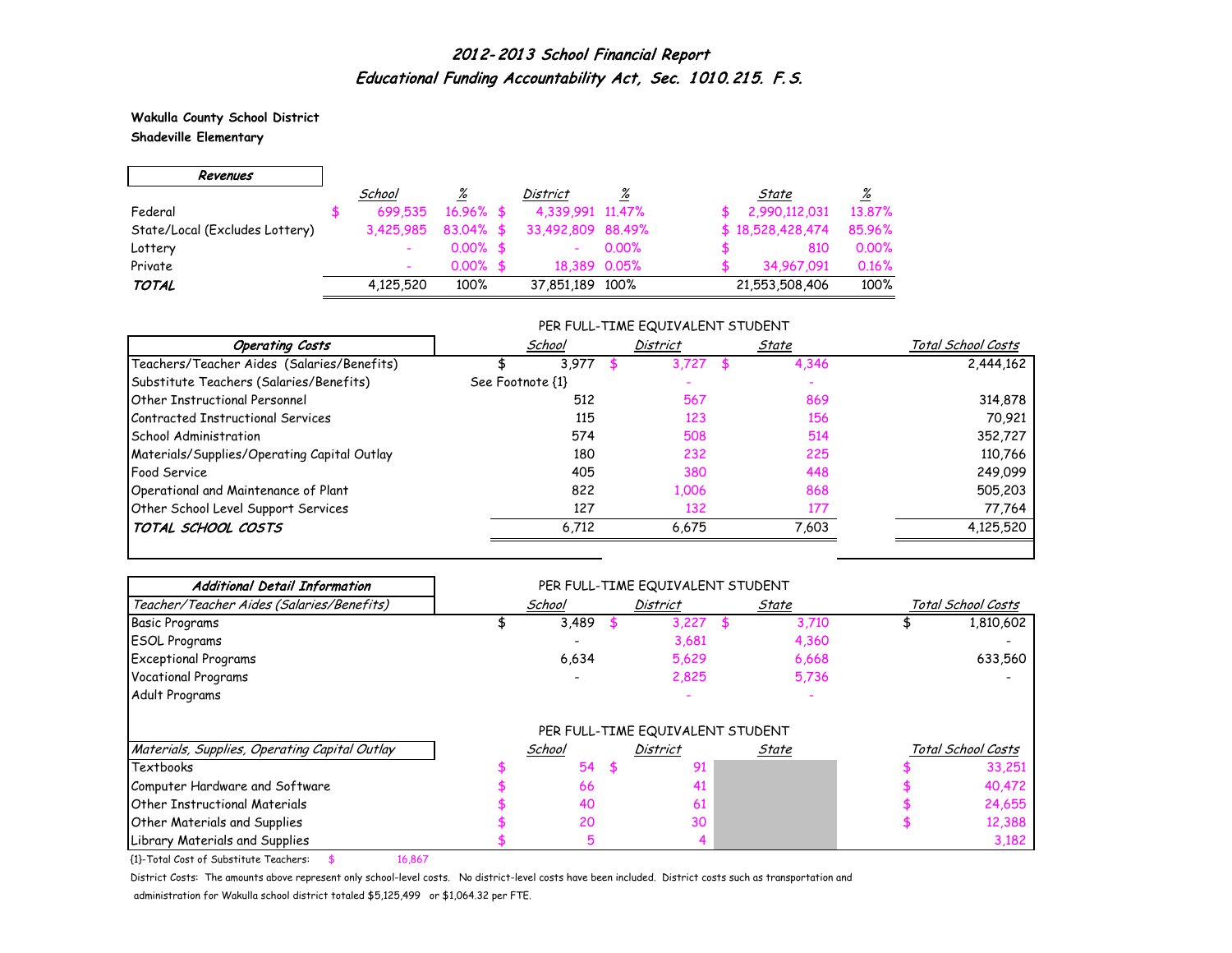**Wakulla County School District Riversink Elementary**

г

| Revenues                       |           |              |                   |              |                  |                 |
|--------------------------------|-----------|--------------|-------------------|--------------|------------------|-----------------|
|                                | School    | <u>%</u>     | District          | <u>%</u>     | State            | $\frac{\%}{\%}$ |
| Federal                        | 442.523   | $15.13\%$ \$ | 4,339,991 11,47%  |              | 2,990,112,031    | 13.87%          |
| State/Local (Excludes Lottery) | 2,482,105 | 84.87% \$    | 33,492,809 88,49% |              | \$18,528,428,474 | 85.96%          |
| Lottery                        |           | $0.00\%$ \$  |                   | $0.00\%$     | 810              | 0.00%           |
| Private                        |           | $0.00\%$ \$  |                   | 18.389 0.05% | 34,967,091       | 0.16%           |
| <b>TOTAL</b>                   | 2,924,628 | 100%         | 37,851,189 100%   |              | 21,553,508,406   | 100%            |

#### PER FULL-TIME EQUIVALENT STUDENT

| <b>Operating Costs</b>                      | School           | <b>District</b> | State | Total School Costs |
|---------------------------------------------|------------------|-----------------|-------|--------------------|
| Teachers/Teacher Aides (Salaries/Benefits)  | 3.415            | 3.727           | 4,346 | 1,555,559          |
| Substitute Teachers (Salaries/Benefits)     | See Footnote {1} |                 |       |                    |
| Other Instructional Personnel               | 641              | 567             | 869   | 291,911            |
| Contracted Instructional Services           | 117              | 123             | 156   | 53,107             |
| School Administration                       | 556              | 508             | 514   | 253,347            |
| Materials/Supplies/Operating Capital Outlay | 136              | 232             | 225   | 61,954             |
| <b>Food Service</b>                         | 414              | 380             | 448   | 188,717            |
| Operational and Maintenance of Plant        | 987              | 1,006           | 868   | 449,519            |
| Other School Level Support Services         | 155              | 132             | 177   | 70,514             |
| TOTAL SCHOOL COSTS                          | 6,421            | 6.675           | 7,603 | 2,924,628          |

| <b>Additional Detail Information</b>          |        | PER FULL-TIME EQUIVALENT STUDENT |       |       |                    |
|-----------------------------------------------|--------|----------------------------------|-------|-------|--------------------|
| Teacher/Teacher Aides (Salaries/Benefits)     | School | <b>District</b>                  | State |       | Total School Costs |
| <b>Basic Programs</b>                         | 3,008  | 3,227                            |       | 3,710 | 1,114,412          |
| <b>ESOL Programs</b>                          |        | 3,681                            |       | 4,360 |                    |
| <b>Exceptional Programs</b>                   | 5,190  | 5,629                            |       | 6,668 | 441,147            |
| Vocational Programs                           |        | 2,825                            |       | 5,736 |                    |
| Adult Programs                                |        |                                  |       |       |                    |
|                                               |        | PER FULL-TIME EQUIVALENT STUDENT |       |       |                    |
| Materials, Supplies, Operating Capital Outlay | School | <b>District</b>                  | State |       | Total School Costs |
| Textbooks                                     | 32     | \$<br>91                         |       |       | 14,439             |
| Computer Hardware and Software                |        | 41                               |       |       | 100                |
| Other Instructional Materials                 | 79     | 61                               |       |       | 36,133             |
| Other Materials and Supplies                  | 25     | 30                               |       |       | 11,281             |
|                                               |        |                                  |       |       |                    |

{1}-Total Cost of Substitute Teachers: \$ 27,883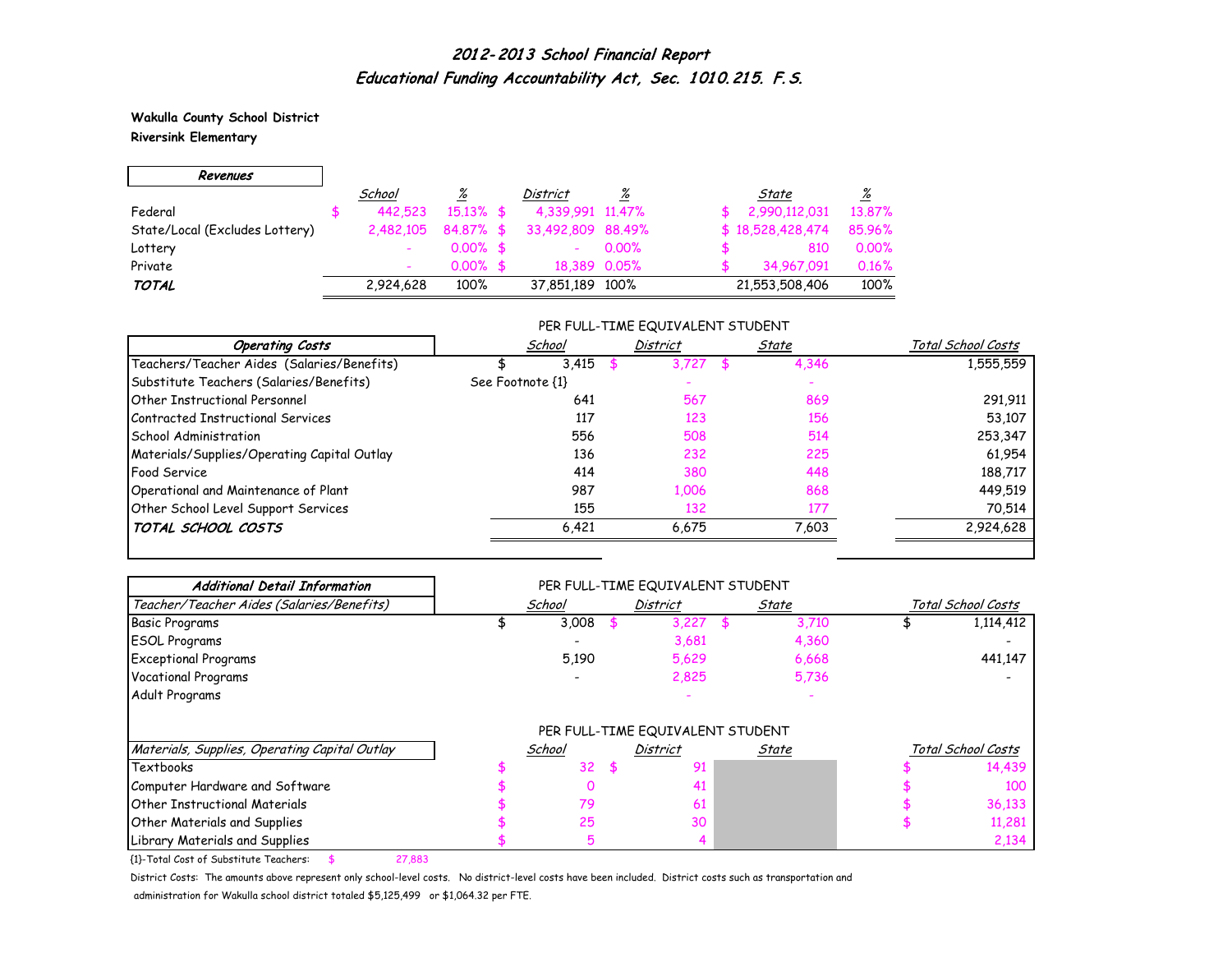**Wakulla County School District WEC Pre-K**

г

| Revenues                       |           |              |                   |              |                  |                 |
|--------------------------------|-----------|--------------|-------------------|--------------|------------------|-----------------|
|                                | School    | <u>%</u>     | District          | <u>%</u>     | State            | $\frac{\%}{\%}$ |
| Federal                        | 283.329   | $15.06\%$ \$ | 4,339,991 11,47%  |              | 2,990,112,031    | 13.87%          |
| State/Local (Excludes Lottery) | 1.585.670 | $84.28\%$ \$ | 33,492,809 88,49% |              | \$18,528,428,474 | 85.96%          |
| Lottery                        |           | $0.00\%$ \$  |                   | $0.00\%$     | 810              | 0.00%           |
| Private                        | 12.520    | $0.67%$ \$   |                   | 18.389 0.05% | 34.967.091       | 0.16%           |
| <b>TOTAL</b>                   | 1,881,519 | 100%         | 37,851,189 100%   |              | 21,553,508,406   | 100%            |

#### PER FULL-TIME EQUIVALENT STUDENT

| <b>Operating Costs</b>                      | School           | District | State | Total School Costs |
|---------------------------------------------|------------------|----------|-------|--------------------|
| Teachers/Teacher Aides (Salaries/Benefits)  | 4,631            | 3.727    | 4,346 | 1,134,614          |
| Substitute Teachers (Salaries/Benefits)     | See Footnote {1} |          |       |                    |
| <b>Other Instructional Personnel</b>        | 514              | 567      | 869   | 125,927            |
| Contracted Instructional Services           | 231              | 123      | 156   | 56,661             |
| School Administration                       | 522              | 508      | 514   | 128,009            |
| Materials/Supplies/Operating Capital Outlay | 174              | 232      | 225   | 42,700             |
| <b>Food Service</b>                         | 561              | 380      | 448   | 137,416            |
| Operational and Maintenance of Plant        | 907              | 1,006    | 868   | 222,268            |
| Other School Level Support Services         | 138              | 132      | 177   | 33,924             |
| TOTAL SCHOOL COSTS                          | 7,678            | 6.675    | 7,603 | 1,881,519          |

| <b>Additional Detail Information</b>          | PER FULL-TIME EQUIVALENT STUDENT |        |    |                                  |       |       |                    |                    |
|-----------------------------------------------|----------------------------------|--------|----|----------------------------------|-------|-------|--------------------|--------------------|
| Teacher/Teacher Aides (Salaries/Benefits)     |                                  | School |    | <b>District</b>                  | State |       | Total School Costs |                    |
| <b>Basic Programs</b>                         |                                  |        |    | 3,227                            |       | 3,710 |                    |                    |
| <b>ESOL Programs</b>                          |                                  |        |    | 3,681                            |       | 4,360 |                    |                    |
| <b>Exceptional Programs</b>                   |                                  | 4,631  |    | 5,629                            |       | 6,668 |                    | 1,134,614          |
| Vocational Programs                           |                                  |        |    | 2,825                            |       | 5,736 |                    |                    |
| Adult Programs                                |                                  |        |    |                                  |       |       |                    |                    |
|                                               |                                  |        |    | PER FULL-TIME EQUIVALENT STUDENT |       |       |                    |                    |
| Materials, Supplies, Operating Capital Outlay |                                  | School |    | <b>District</b>                  | State |       |                    | Total School Costs |
| Textbooks                                     |                                  | 23     | \$ | 91                               |       |       |                    | 5,521              |
| Computer Hardware and Software                |                                  | 10     |    | 41                               |       |       |                    | 2,453              |
| <b>Other Instructional Materials</b>          |                                  | 87     |    | 61                               |       |       |                    | 21,319             |
| Other Materials and Supplies                  |                                  | 55     |    | 30                               |       |       |                    | 13,407             |
| Library Materials and Supplies                |                                  |        |    |                                  |       |       |                    |                    |

{1}-Total Cost of Substitute Teachers: \$ 10,501